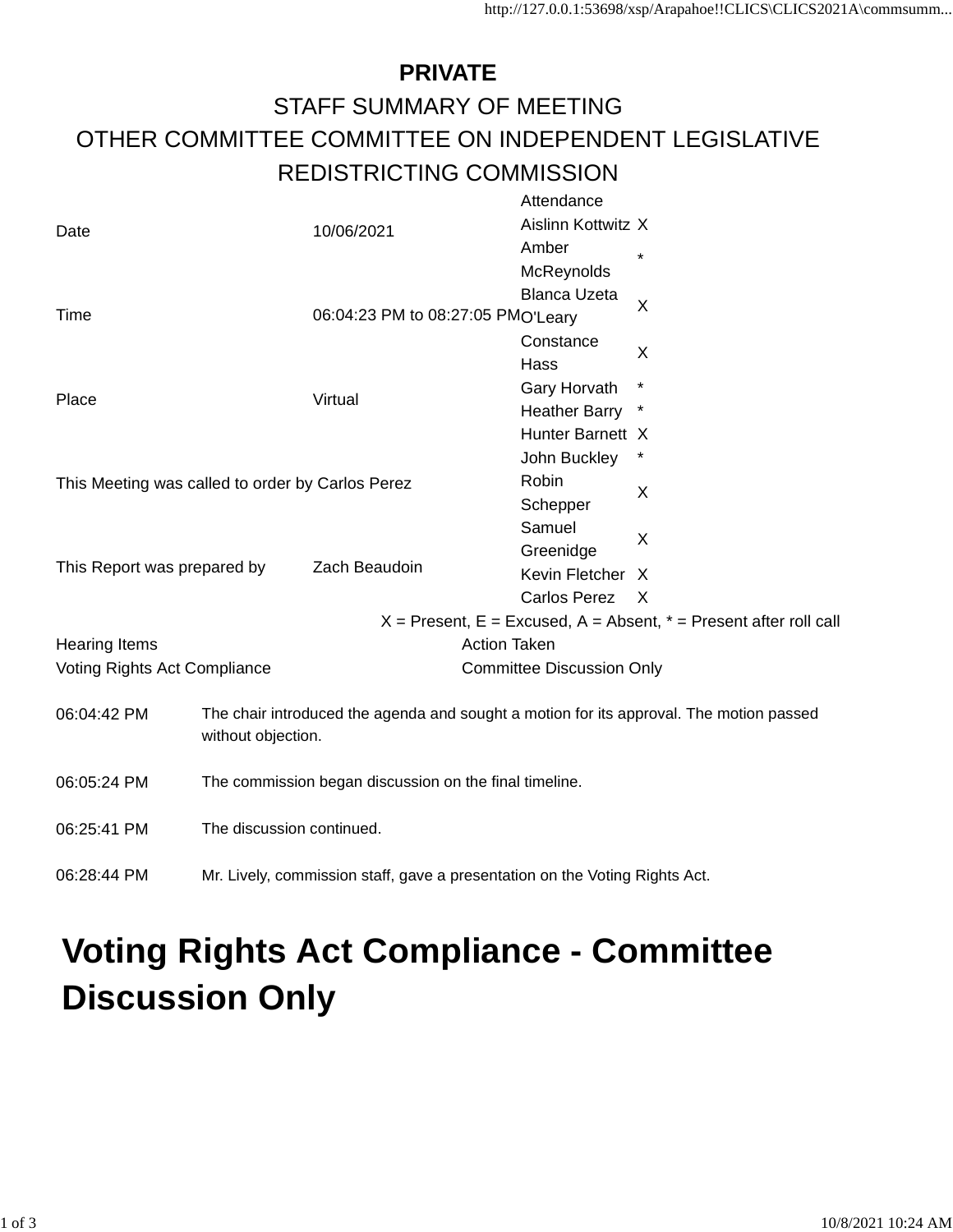06:46:19 PM Motion To adopt Policy 9, concerning Voting Rights Act Compliance. Moved Kevin Fletcher Seconded Aislinn Kottwitz Amber **McReynolds** Excused Blanca Uzeta O'Leary **Constance** Hass Gary Horvath **Heather** Barry Excused **Hunter** Barnett John **Buckley** Excused Robin Schepper Samuel Greenidge Kevin Fletcher Carlos Perez YES: 0 NO: 0 EXC: 3 ABS: 0 FINAL ACTION: Pass Without Objection 06:47:33 PM The commission took a straw poll on Staff Senate and House Plan 3. 07:05:56 PM The commission discussed the timeline. 07:27:13 PM The discussion continued. 07:35:10 PM The commission moved on to staff presentations on new commissioner requested plans and amendments. 07:56:26 PM Commissioner Perez requested that nonpartisan staff draft an amendment to plan HA.008.Fletcher to: Incorporate the changes published in the ESRI Redistricting Portal entitled "Third Staff Plan (House) with Improvements to El Paso County districts" that affect El Paso County house districts HD 14, HD15, HD 16, HD 17, HD 18, HD 19, HD 20, HD 21, and HD 56. This amendment builds upon the amendment to Staff Plan 3 entitled